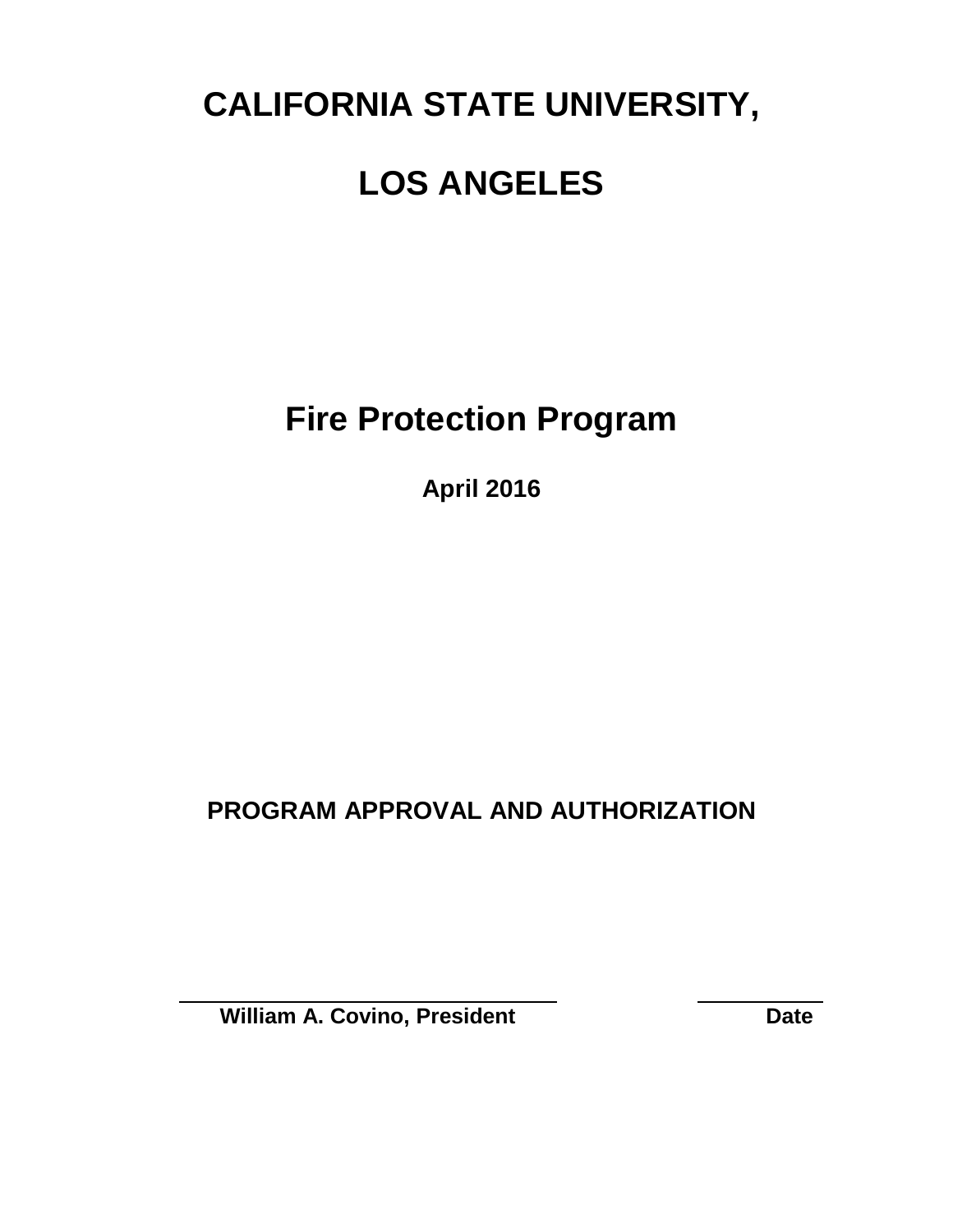### **Table of Contents**

# **Title Section**

| 1.0  |
|------|
| 2.0  |
| 3.0  |
| 4.0  |
| 5.0  |
| 6.0  |
| 7.0  |
| 8.0  |
| 9.0. |
|      |

APPENDIX A: Portable Fire Extinguisher Check Sheet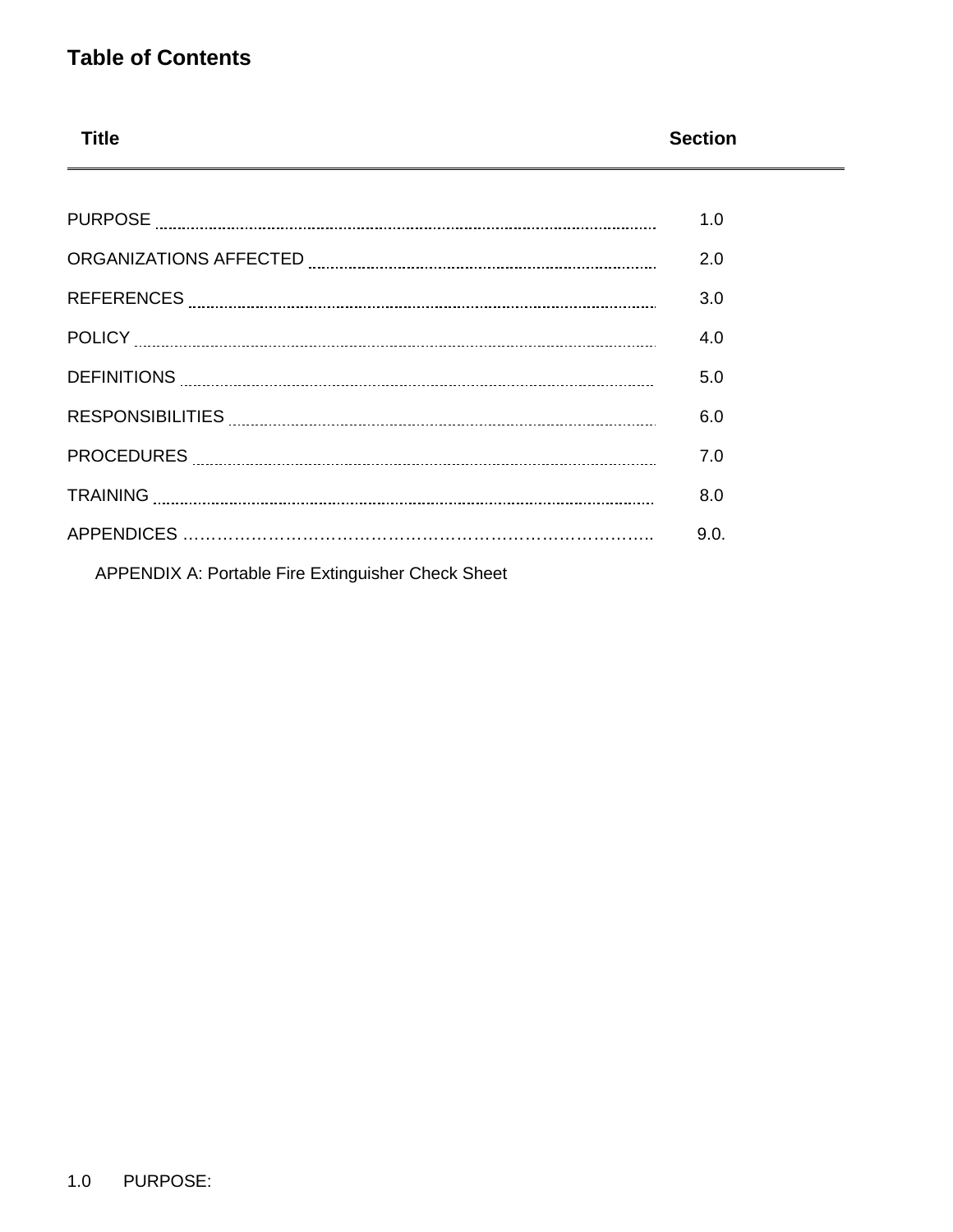- 1.1 The purpose of the Fire Protection Plan is to:
	- 1.1.1 Heighten awareness and responsiveness to fire program elements
	- 1.1.2 Maximize equipment effectiveness
	- 1.1.3 Ensure workers safety by providing annual training toward the use, maintenance and testing of portable fire equipment.

#### 2.0 ORGANIZATIONS AFFECTED:

2.1 This program applies to all California State University, Los Angeles employees that have been determined as having the potential for occupational exposure to fire equipment use, maintenance and testing.

#### 3.0 REFERENCES:

- 3.1 Title 8, California Code of Regulations, Fire Protection, Section 6150
- 3.2 Title 8, California Code of Regulations, Fire Protection, Section 6151

#### 4.0 POLICY:

4.1 It shall be the policy of Cal State LA to maintain a standard system in providing appropriate annual training toward methods of operation, maintenance and testing portable fire equipment to those potentially affected Cal State LA campus occupants.

#### 5.0 DEFINITIONS:

- 5.1 **Automatic Fire Detection Device** A device designed to automatically detect the presence of fire by heat, flame, light, smoke or other products of combustion.
- 5.2 **Carbon Dioxide** A colorless, odorless, electrically nonconductive inert gas (chemical formula CO2) that is a medium for extinguishing fires by reducing the concentration of oxygen or fuel vapor in the air to the point where combustion in impossible.
- 5.3 **Dry Chemical**  An extinguishing agent composed of very small particles of chemicals such as, but not limited to, sodium bicarbonate, potassium bicarbonate, potassium chloride, or mono-ammonium phosphate. These chemicals are specially treated to provide resistance to packing and moisture absorption and enhance flow.
- 5.4 **Dry Powder**  A compound used to extinguish or control Class D combustible metal fires.
- 5.5 **Extinguisher rating** The numerical rating given to an extinguisher which indicates the extinguishing potential of the unit based on standardized tests developed by Underwriters Laboratories, Inc.

#### 5.6 **Fire Extinguisher, Portable**

- 5.6.1 **Portable fire extinguishers** are classified for use on certain classes of fires and rated for extinguishing effectiveness at a temperature of 70 degrees F by nationally recognized testing laboratories such as Underwriters Laboratories, Inc. and Underwriters Laboratories of Canada.
- 5.6.2 **Classification and rating** is a system that determines the way fires must be put out and rates that method of extinguishment to a common standard such as pounds of water for Class A, or pounds of CO2 for Class B within standard test conditions.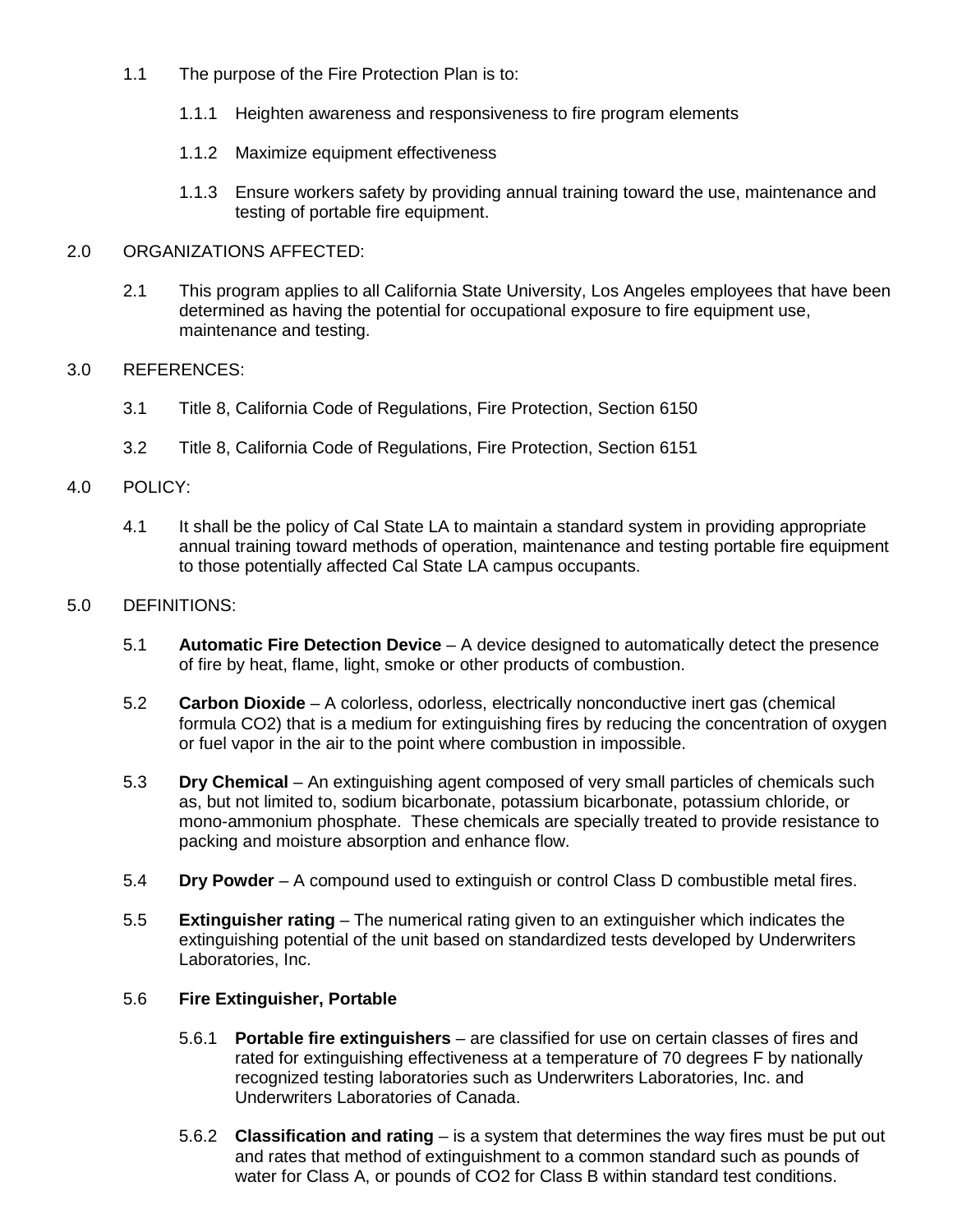- 5.7 Types of Fires:
	- 5.7.1 **Class A** fires in ordinary combustible materials such as wood, paper, cloth, rubber and many plastics. These fires have the ability to surface char and burn inward underneath the charred layer.
	- 5.7.2 **Class B** fires in flammable or combustible liquids, gases, greases and similar materials and some rubber and plastic material. These fires require the extinguishing medium to float on and seal off the surface of the burning liquid.
	- 5.7.3 **Class C** fires which involve energized electrical equipment where the electrical nonconductivity of the extinguishing media is of importance. When electrical equipment is de-energized, extinguishers for Class A and B fires may be used safely.
	- 5.7.4 **Class D** -- fires in combustible metals, such as magnesium, titanium, zirconium, sodium and potassium.

**Special note for Class D**: Combustible metal fires are unaffected by non-Class D extinguishers. Conversely, Class D extinguishers are not effective for extinguishing Class A and B fires.

- 5.8 **Fixed Extinguishing System** a permanently installed system that either extinguishes or controls a fire at the location of the system.
- 5.9 **Foam** A stable aggregation of small bubbles which flow freely over a burning liquid surface and form a coherent blanket which seals combustible vapors and thereby extinguishes the fire.
- 5.10 **Gaseous Agent** A fire extinguishing agent which is in a gaseous state at normal room temperature and pressure. It has low viscosity, can expand or contract with changes in pressure and temperature, and has the ability to diffuse readily and to distribute itself uniformly throughout an enclosure.
- 5.11 **Halon 1211** A colorless, faintly sweet smelling, electrically nonconductive liquefied gas (chemical formula CBrClF2) which is a medium for extinguishing fires by inhibiting the chemical chain reaction of fuel and oxygen. It is also known as bromochlorodifluoromethane.
- 5.12 **Halon 1301** A colorless, odorless, electrically nonconductive gas (chemical formula CBrF3) which is a medium for extinguishing fires by inhibiting the chemical chain reaction of fuel and oxygen. It is also known as bromotrifluoromethane.
- 5.13 **Inspection** A visual check of the fire protection systems and equipment to ensure that they are in place, charged and ready for use in the event of a fire.
- 5.14 **Local application systems** A fixed fire suppression system which has a supply of extinguishing agent, with nozzles arranged to discharge extinguishing agent directly on the burning material to extinguish or control a fire.
- 5.15 **Maintenance**  The performance of services on the fire protection equipment or systems to assure that they will perform as designed in the event of a fire. Maintenance differs for inspection in that maintenance requires the checking of internal fittings, devices and agent supplies.
- 5.16 **Multipurpose Dry Chemical**  A dry chemical which is approved for use on Class A, Class B and Class C fires.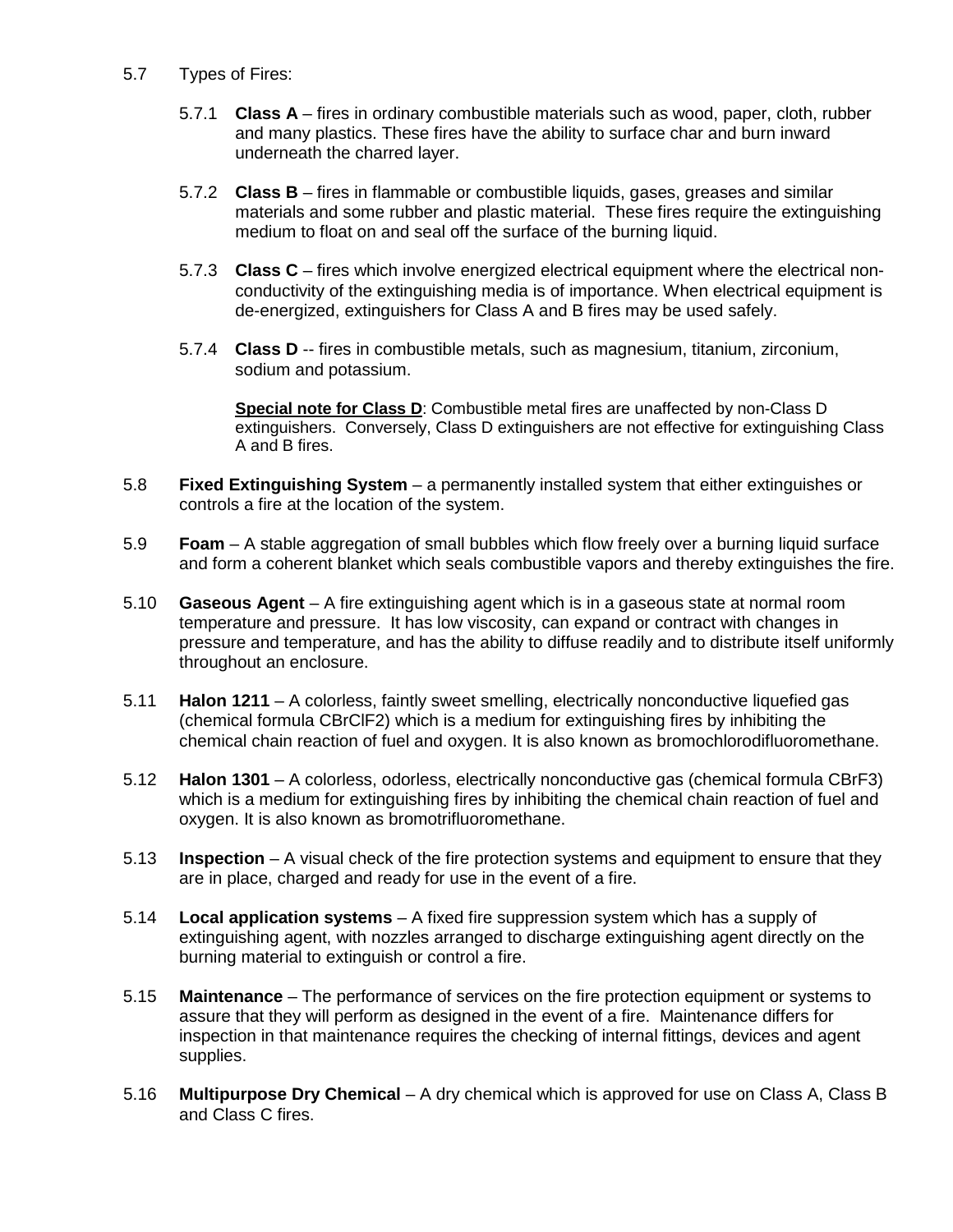- 5.17 **Pre-Discharge Employee Alarm** An Alarm which will sound at a set time prior to the actual discharge of an extinguishing system so that employees may evacuate the discharge area prior to system discharge.
- 5.18 **Sprinkler Alarm** A local alarm unit is an assembly of apparatus approved for the service and so constructed and installed that any flow of water from a sprinkler system equal to or greater than that from a single automatic sprinkler will result in an audible alarm signal on the premises.
- 5.19 **Sprinkler system** An integrated system of piping designed in accordance with fire protection standards. The installation includes a water supply, such as a gravity tank, fire pump, reservoir or pressure tank and/or connection to a city water main. The network of distribution piping is designed by a fire engineer, includes a controlling valve and an alarm that activates when it senses water flow. The system is usually activated by a valve that opens when sensing sufficient temperature allowing water to discharge over the fire.

#### 6.0 RESPONSIBILITIES:

- 6.1 The President is responsible for the administration, implementation and provisions of the Fire Protection Program. The president will meet this responsibility by providing continuing support for the execution of the fire protection program, along with other administrators.
- 6.2 Risk Management/Environmental Health and Safety (RM/EHS) will:
	- 6.2.1 Be responsible for program development, coordination of training, records, and identification of fire extinguisher resources for building and University sponsored events.
	- 6.2.2 Schedule fire extinguisher annual servicing and surveillance and fire system biannual maintenance.
	- 6.2.3 Provide portable fire extinguisher checks on a monthly basis per Appendix A.
- 6.3 Public Safety will:
	- 6.3.1 Serve as first responders to emergencies and criminal events as necessary. Report fire incidents to the RM/EHS for investigation.
- 6.4 Department Managers / Supervisors will:
	- 6.4.1 Ensure employees are trained in what to do in emergencies.
	- 6.4.2 Ensure staff maintains housekeeping that does not provide a hazard for evacuation and keep offices from hazardous accumulations/storage of combustible and flammable materials.
- 6.5 University employees will be responsible for adhering to the procedures outlined in this document.
- 6.6 Building Administrators will:
	- 6.6.1 Check that storage or other obstructions are at least 18 inches below the level of fire extinguishers.
	- 6.6.2 Check that storage areas allow 24-inch aisle way clearance for firefighter's access.
- 7.0 PROCEDURES: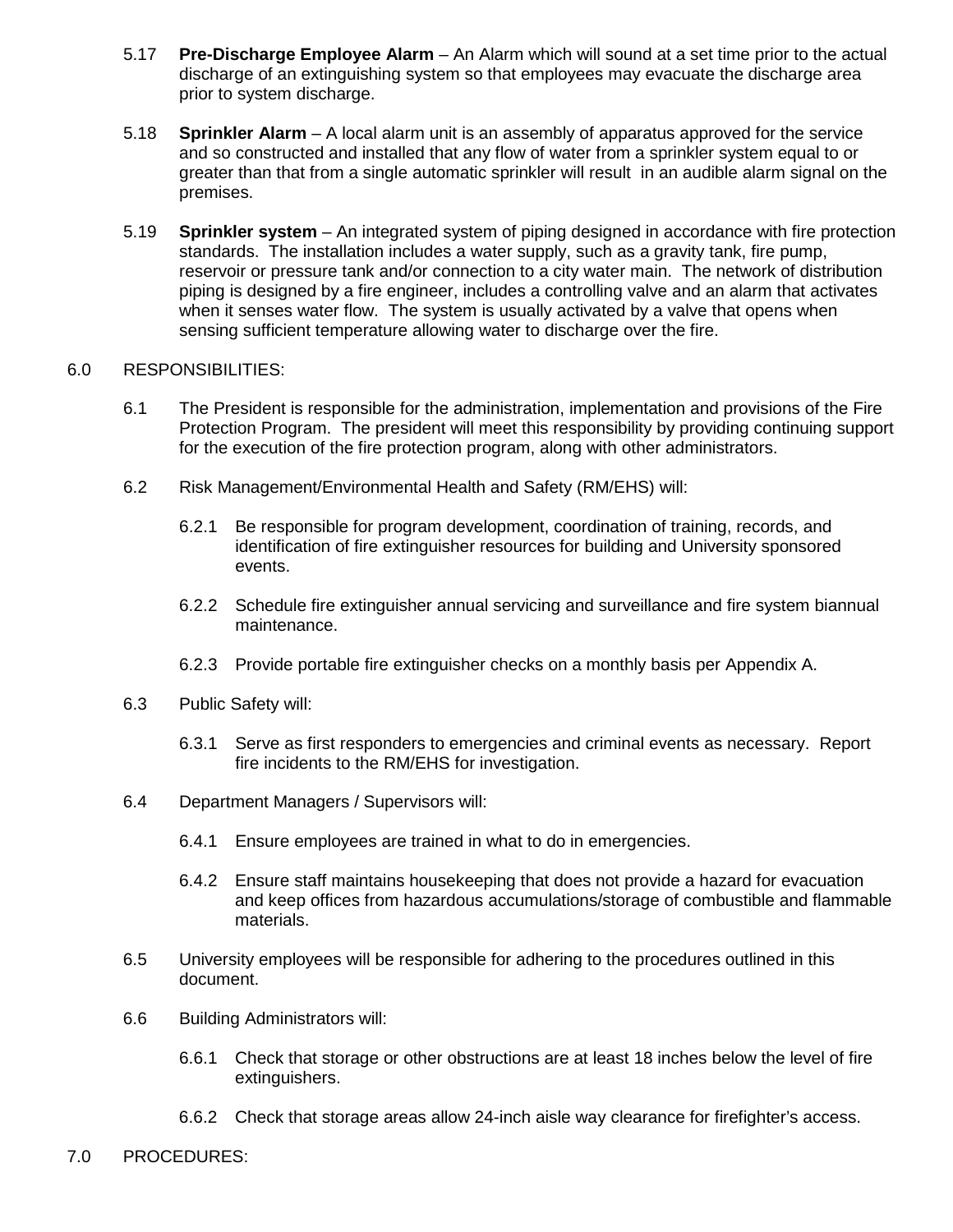#### 7.1 RM/EHS will:

- 7.1.1 Investigate all fire events in order to improve the existing program.
- 7.1.2 Follow up on complaints and other situations that can contribute to a potential fire incident.
- 7.1.3 Control all outside contractor activity in support of the university fire extinguisher program to test and maintain portable fire extinguishers and fire systems.
- 7.1.4 Provide oversight of monthly inspections of portable fire extinguishers.

#### 7.2 Placement

- 7.2.1 Portable fire extinguishers will be located, mounted, and identified so that they are readily accessible to persons without subjecting the individuals to possible injury.
- 7.2.2 Portable dry chemical fire extinguishers for general use by employees for Classes A, B, and C fires at locations that can be reached within seventy-five (75) feet of any occupied space.
- 7.2.3 Portable Carbon Dioxide extinguishers will be placed in laboratory settings at locations that are no more than fifty (50) feet from where there is likelihood of Class BC fires.
- 7.2.4 Approved halon portable fire extinguishers may be used in places where there is a high likelihood of damage to computer equipment.
- 7.2.5 Class D fire extinguishers will be placed where combustible metals are handled or stored on request of a laboratory manager or supervisor.
- 7.2.6 The following fire extinguisher types are not allowed:
	- 1. Soldered or riveted tanks.
	- 2. Carbon tetrachloride extinguishing agent
	- 3. Clorobromomethane extinguishing agent
- 7.2.7 Portable fire extinguishers shall be subjected to an annual maintenance check. Stored pressure extinguishers do not require an internal examination.
- 7.2.8 The University will shall ensure a date of maintenance is attached to portable extinguishers as evidence of required annual servicing. The record is provided by service vendors tag, attached to the fire extinguisher. If an extinguisher's tag is missing, the fire extinguisher will be removed and replaced with one having an appropriate servicing tag.
- 7.2.9 Extinguishers that are being serviced will be accomplished one floor at a time so that areas covered by removed extinguishers are covered by those doing the servicing. If extinguishers are removed for extended periods, more than two hours, alternate protection shall be provided. This situation will arise if the extinguisher is removed for hydrotesting.
- 7.3 Portable Fire Extinguisher Inspection
	- 7.3.1 Provide monthly inspections according to the following attributes using the Portable Fire Extinguisher Check Sheet (Appendix A).
		- 1. On a hook or in a cabinet
		- 2. Accessible, not blocked